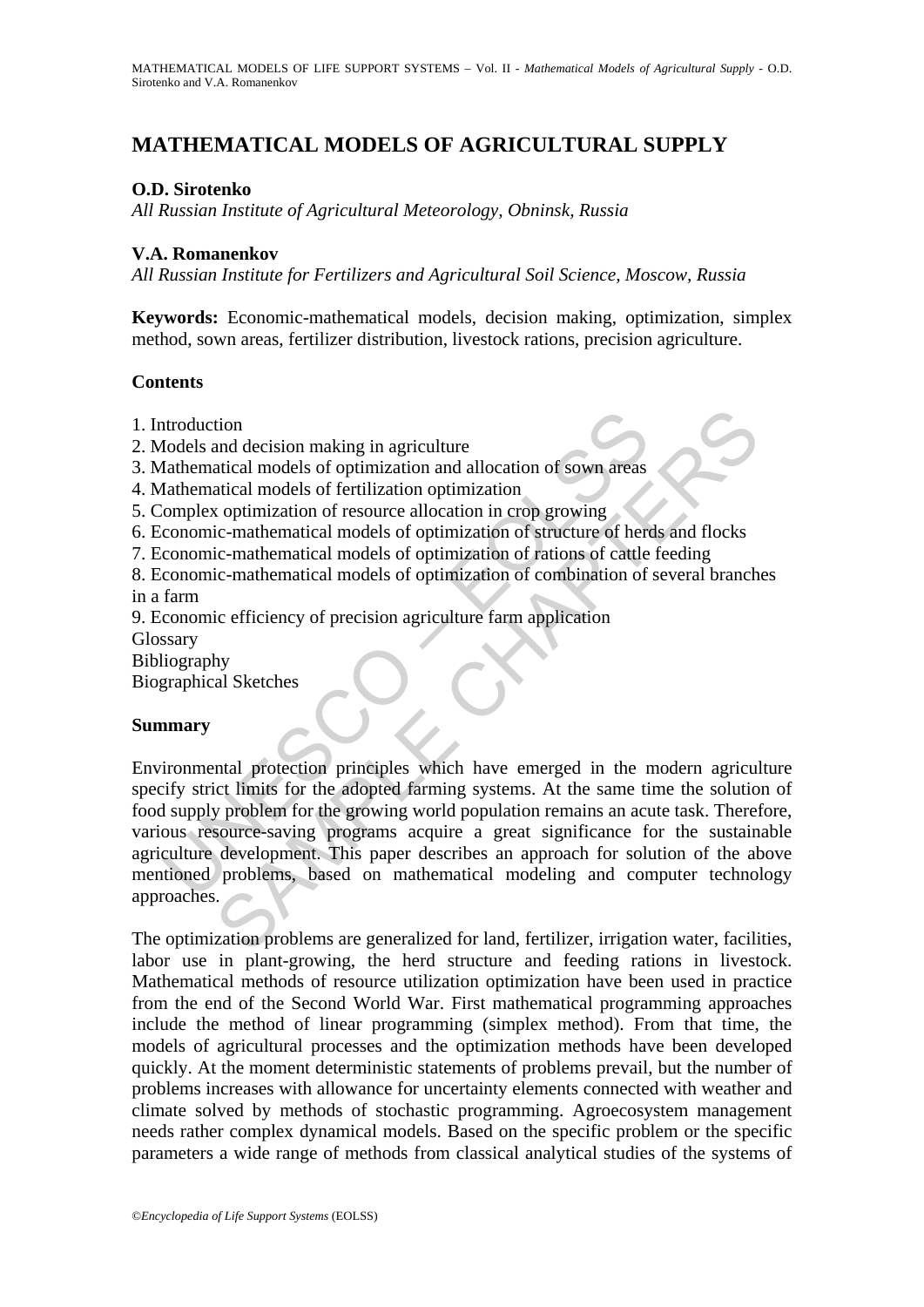differential equations to numerical simulation was suggested within the expert systems of decision making support. Managing field variability by using information technology tools for handling information offer a possibility to solve the optimization task based on the development of site-specific farming methods in agriculture.

### **1. Introduction**

The utilization of natural resources in the existing technologies of the agriculture management is close to the saturation condition. The exponential growth of irreplaceable energy, water and fertilizer consumption is observed per every extra production unit. Simultaneously, the supply of essential natural resources, necessary for food production, steadily decreases per capita.

Therefore, various resource-saving programs (lands, fresh water, energy raw materials, phosphoric and potassium fertilizers, etc.) acquire a great significance for sustainable agriculture development. The methods of enhancement of resource utilization efficiency in agriculture based on application of mathematical models of the corresponding processes and optimization methods play the key role in these programs.

refore, various resource-saving programs (lands, fresh water, enesphoric and potassium fertilizers, etc.) acquire a great significatiour direct during direct during direct and application of mathematical models of essess a various resource-saving programs (lands, fresh water, energy raw mater and potassium fertilizers, etc.) acquire a great significance for sustain development. The methods of enhancement of resource utilization efficies ure Modern computer expert systems for supporting decision making in agriculture based on developed and complex dynamical models of agroecosystem productivity are the key systems in this field of studies. There is a natural transition from linear to nonlinear objective functions and restrictions and from statistical to dynamical models. The role of different stochastic problems of resource allocation optimization connected with the application of current and prognostic information, in particular meteorological, steadily increases.

One more important point is practical realization of ideas of the so-called precision (exact) farming which results in a sharp rise in the volume of applied information (increase in the space and time resolution of data on soil conditions). These data are used to enhance the efficiency of fertilization, to optimize the plant protection means.

The decision of optimization problems is facilitated by available software packages realizing different sets of numerical algorithms of optimization. The availability of these packages, however, is a necessary but not sufficient condition for an effective solution of new problems. The analysis of physical peculiarities of applied models and the possibility of utilization of the methods of mathematical analysis, including classical ones, are also essential. It is very important for more thorough understanding of the essence of problems to be solved where the use of standard packages promotes only a little.

#### **2. Models and decision making in agriculture**

Problems of resources allocation arise in all cases when it is essential to implement a variety of activities under the restrictions associated either with resources availability or with the possibility of their utilization. In these situations the problem of optimal resources allocation between the forms of activities is important. Many such problems can be solved by mathematical programming or other related methods. It is assumed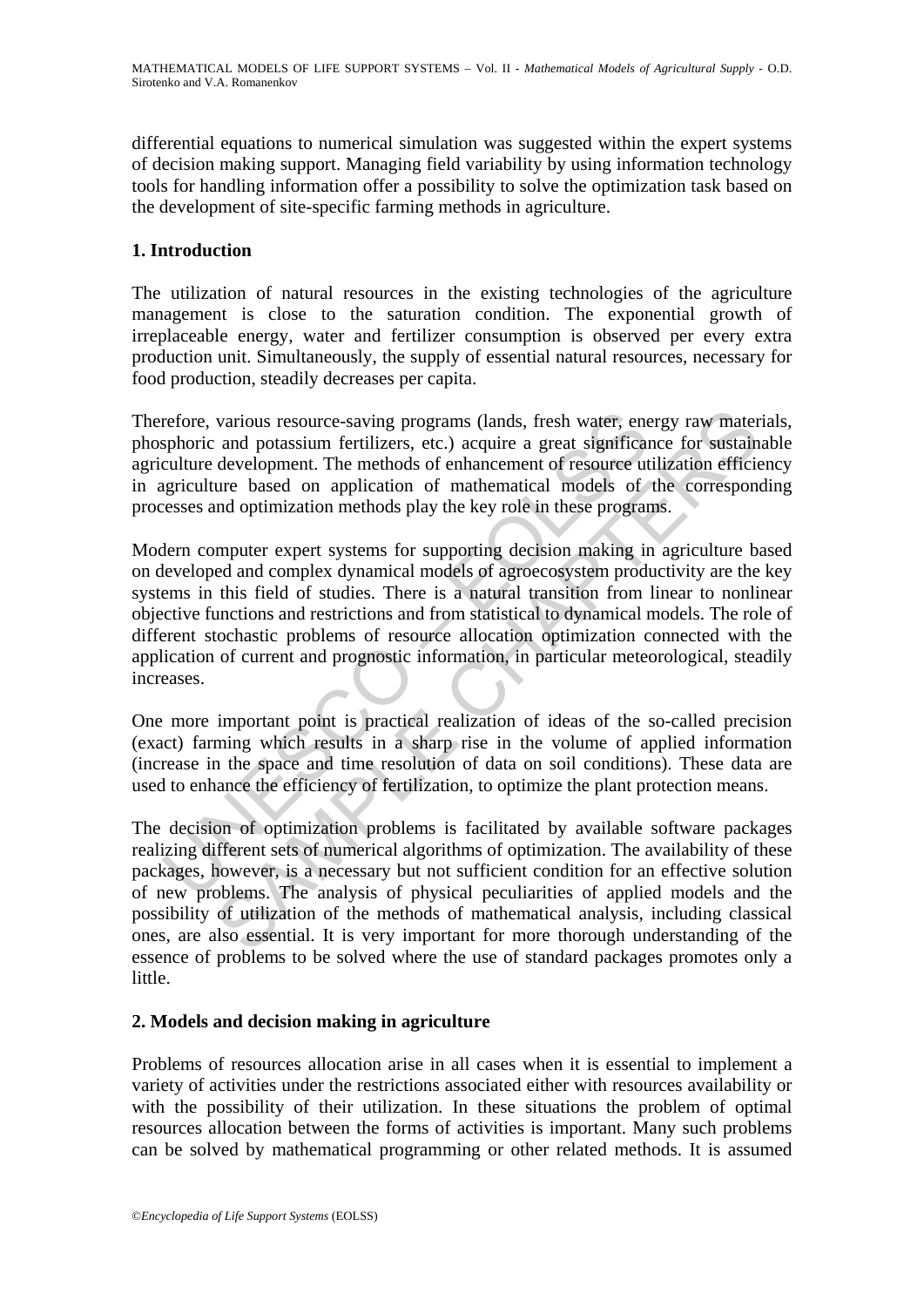here that all parameters in the economic-mathematical model (resources, technicaleconomic coefficients and coefficients of the objective function) are deterministic, *a priori* known quantities. Problems considering the risk and uncertainty factors, in which some (and in the general case all) parameters are random values, are known as stochastic problems of resources allocation. Stochastic is the integral attribute of agricultural production connected with the uncertain character of the environment and, primarily, weather conditions.

Consider the statement of a general problem of linear programming in a matrix form: find

 $F(x) = C^*X \rightarrow \text{max}$  at  $AX < B$ ,  $X > 0$ .

e the matrix A and the vectors B and C are deterministic; it is the unitered statement of a problem. In stochastic problems A, B and<br>plems of stochastic programming differ considerably in the objective functions are used: natrix A and the vectors B and C are deterministic; it is the most frequent different of a problem. In stochastic problems A, B and C may be rand of stochastic programming differ considerably in the objective function.<br>bi Here the matrix *A* and the vectors *B* and *C* are deterministic; it is the most frequently encountered statement of a problem. In stochastic problems A*, B* and *C* may be random. Problems of stochastic programming differ considerably in the objective function. The following objective functions are used:

a) Mathematical expectation of the quantity in a linear form:

$$
F(x) = M\left[C^*X\right] \to \max\left(\min\right),\,
$$

where  $M$  is the symbol of mathematical expectation. It is the primary objective function for problems, the optimization criterion of which is the maximum gross production, maximum profit, etc.

b) The probability that the linear form exceeds a certain fixed level:

 $P[C^*X > k] k] \rightarrow \text{max},$ 

where  $k$  is a given number. For example, the problem is to find the maximum probability that the profit will be not less than a given number *k*.

c) Dispersion of a linear form:

 $X^*$ DX  $\rightarrow$  min  $\bullet$ 

where *D* is the quadratic matrix, whose elements are the yield dispersions and covariances,  $X^*$  is the transposed vector *X*. This optimization criterion is reduced to the option of a plan, in which dispersion of a certain index (gross production, income) has minimum value. Decrease in the effective index variability of agricultural production, i.e. its stability rise seems to be extremely important.

d) Linear combination of mathematical expectation and dispersion of linear form: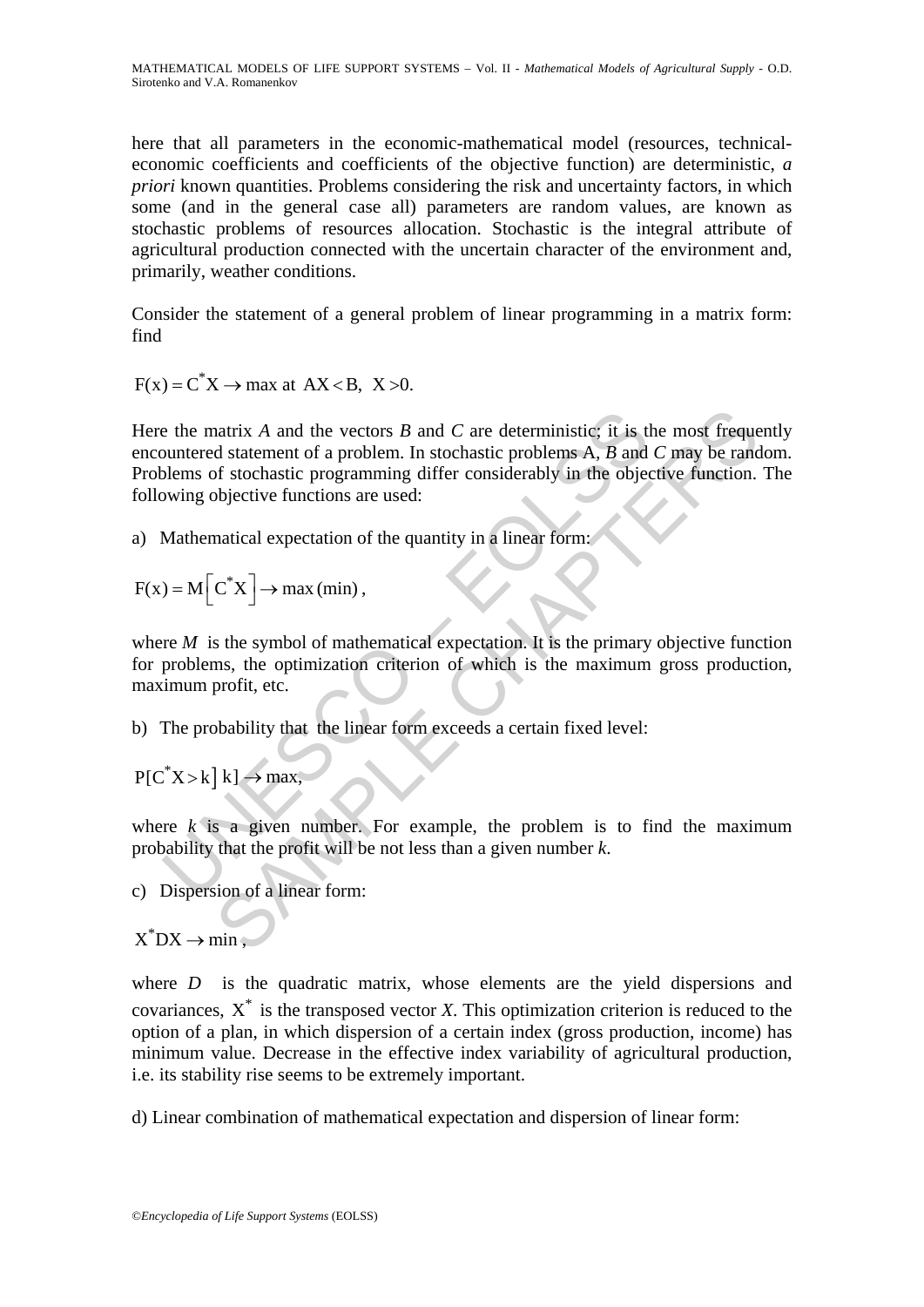$C^*X - \gamma X^*DX \rightarrow \text{max}$ .

where  $\gamma$  is the penalty for dispersion unit. Here mathematical expectation of a linear form is maximized, however, the penalty for dispersion unit is introduced. When using this criterion of optimality, the choice of  $\gamma$ , i.e. the objective assessment of dispersion effect on the plan quality is difficult.

For solving problems in stochastic programming two approaches are possible: the desired plan of the problem can be considered as a deterministic or random vector. In the first case it means that the decision obtained is applied constantly (e.g. during some years despite observed agrometeorological conditions). The problem may be formulated in such a way that the decision obtained earlier is corrected or reconsidered depending on the observed conditions and/or results of forecasting. The specific importance of such problems keeps growing, with the prospects of application of flexible technologies, adapted and changed in conformity to forecaster conditions.

The next example illustrates the case when the decision of the problem is beyond the limits of mathematical programming. Table 1 presents the income matrix characterizing cultivation efficiency of four crops *k* differed in their water requirements.

|  |                         |                                         |                | lapted and changed in conformity to forecaster conditions. | i the observed conditions and/or results of forecasting. The specific importance<br>ich problems keeps growing, with the prospects of application of flexible technologie  |              |  |  |
|--|-------------------------|-----------------------------------------|----------------|------------------------------------------------------------|----------------------------------------------------------------------------------------------------------------------------------------------------------------------------|--------------|--|--|
|  |                         |                                         |                |                                                            | he next example illustrates the case when the decision of the problem is beyond the                                                                                        |              |  |  |
|  |                         |                                         |                |                                                            | mits of mathematical programming. Table 1 presents the income matrix characterizin<br>iltivation efficiency of four crops $k$ differed in their water requirements.        |              |  |  |
|  |                         |                                         |                |                                                            |                                                                                                                                                                            |              |  |  |
|  | F<br>K                  |                                         |                |                                                            |                                                                                                                                                                            |              |  |  |
|  |                         | $K_1$                                   |                | $\rm K_2$                                                  | $K_3$                                                                                                                                                                      | $K_4$        |  |  |
|  | $F_1$                   | 5                                       |                | 0                                                          | $-1$                                                                                                                                                                       | $-2$         |  |  |
|  | F <sub>2</sub><br>$F_3$ |                                         | $\overline{2}$ | $\overline{3}$                                             | 5                                                                                                                                                                          | $-1$<br>$-1$ |  |  |
|  |                         |                                         | $-4$           |                                                            |                                                                                                                                                                            |              |  |  |
|  | $F_4$                   | -1                                      |                | $\Omega$                                                   |                                                                                                                                                                            |              |  |  |
|  |                         | turn, and negative numbers show losses. |                | supply                                                     | able 1. Cultivation efficiency (conditional unit) of different crops depending on wate<br>ositive numbers here correspond to the cases when crop cultivation yields a good |              |  |  |
|  | $\overline{F}$          |                                         |                | П                                                          |                                                                                                                                                                            | Σ            |  |  |
|  |                         | $\Pi_1$                                 | $\Pi_2$        | $\Pi_3$                                                    | $\Pi_4$                                                                                                                                                                    |              |  |  |
|  | $F_1$                   | 0.05                                    | 0.02           | 0.02                                                       | 0.01                                                                                                                                                                       | 0.10         |  |  |
|  | F <sub>2</sub>          | 0.03                                    | 0.10           | 0.03                                                       | 0.04                                                                                                                                                                       | 0.20         |  |  |
|  | $\mathbf{E}$            | റ റാ                                    | <u>ስ ሰ2</u>    | <u>ስ ሰ2</u>                                                | ስ ስሩ                                                                                                                                                                       | 0.40         |  |  |

Table 1. Cultivation efficiency (conditional unit) of different crops depending on water supply

Positive numbers here correspond to the cases when crop cultivation yields a good return, and negative numbers show losses.

| F              |      |         |         |                  |      |
|----------------|------|---------|---------|------------------|------|
|                |      | $\Pi_2$ | $\Pi_3$ | l l <sub>4</sub> |      |
| $F_1$          | 0.05 | 0.02    | 0.02    | 0.01             | 0.10 |
| F <sub>2</sub> | 0.03 | 0.10    | 0.03    | 0.04             | 0.20 |
| $F_3$          | 0.02 | 0.03    | 0.03    | 0.05             | 0.40 |
| $\rm{F}_4$     | 0.05 | 0.03    | 0.02    | 0.20             | 0.30 |
|                | 0.15 | 0.18    | 0.37    | 0.30             |      |

Table 2. Conjugation matrix for four-phase forecast of summer precipitation

Imagine that a farmer obtains the forecast of summer precipitation done in good time and, depending on this forecast, decides what crop is preferable. Forecast characteristics and climatic recurrences of different gradations of summer precipitation are presented in Table 2.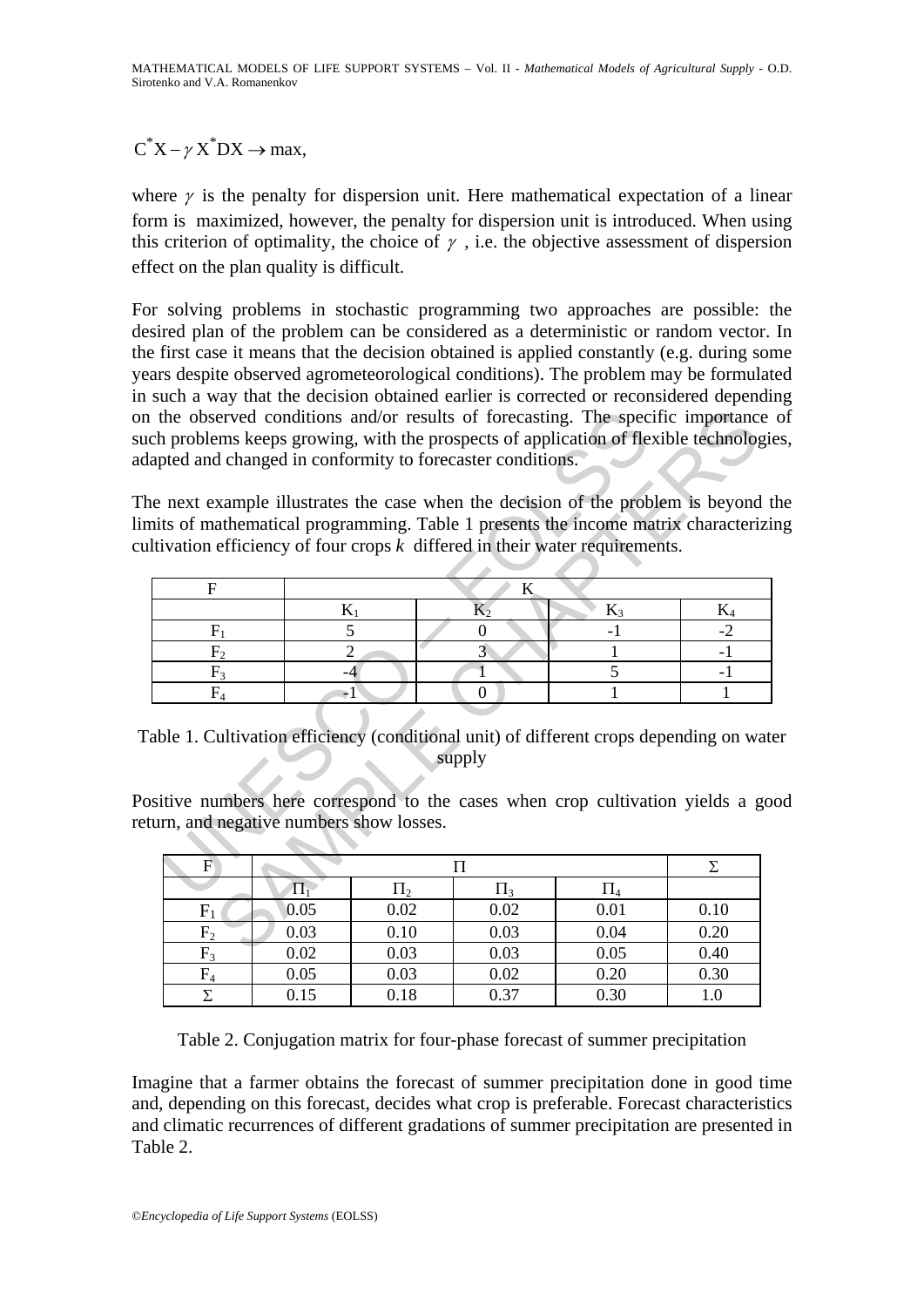#### Multiplication of the income matrix

$$
|\mathbf{U}_{ij}|_{4\times4} = \begin{vmatrix} 5 & 2 & -4 & -1 \\ 0 & 3 & 1 & 0 \\ -1 & 1 & 5 & 1 \\ -2 & -1 & -1 & 1 \end{vmatrix}
$$

by the conjugation matrix presented in Table 2

$$
P_{ij}|_{4x4} = \begin{vmatrix} 0.05 & 0.02 & 0.02 & 0.01 \\ 0.03 & 0.10 & 0.03 & 0.04 \\ 0.02 & 0.03 & 0.03 & 0.05 \\ 0.05 & 0.03 & 0.02 & 0.02 \end{vmatrix}
$$

gives the matrix-product

| $\left \mathbf{U}_{ij}\right _{4\times4} = \begin{vmatrix} \frac{0.18}{0.11} & 0.15 & -1.06 & -0.27 \\ 0.11 & \frac{0.33}{0.33} & 0.39 & 0.17 \\ 0.13 & 0.26 & \frac{1.53}{0.35} & \frac{0.48}{0.09} \end{vmatrix}$ |  |  |
|---------------------------------------------------------------------------------------------------------------------------------------------------------------------------------------------------------------------|--|--|
|                                                                                                                                                                                                                     |  |  |

<sup>1x4</sub> =  $\begin{bmatrix} 0.02 & 0.03 & 0.03 & 0.05 \\ 0.05 & 0.03 & 0.02 & 0.02 \end{bmatrix}$ <br>
es the matrix-product<br>  $\begin{bmatrix} 0.18 & 0.15 & -1.06 & -0.27 \\ 0.11 & \frac{0.33}{0.26} & \frac{1.53}{1.53} & \frac{0.48}{0.09} \end{bmatrix}$ <br>  $\begin{bmatrix} 0.10 & -0.14 & -0.35 & 0.09 \\ -0.10 & -0.$ 0.02 0.03 0.03 0.05<br>
0.05 0.03 0.02 0.02<br>
1.18 0.15 -1.06 -0.27<br>
0.11 0.33 0.39 0.17<br>
1.13 0.26 1.53 0.48<br>
-0.10 -0.14 -0.35 0.09<br>
num elements in each column are underlined here. Considering the positic<br>
num elements in The maximum elements in each column are underlined here. Considering the position of these elements in lines, the following rule can be formulated for optimal decision making in the economy:

.

- with small predicted quantity of precipitation (gradation  $F_1$ ) it is desirable to cultivate the most drought-resistant crop  $K_1$ ;
- if moderate precipitation is expected over the year  $(F_2)$  the crop  $K_2$  will be the most rewarding;
- in the event of forecasts of heavy  $(F_3)$  and very heavy  $(F_4)$  precipitation the crop  $K_3$ is to be cultivated.

So, in three of the four cases it is profitable to trust the forecast; in the fourth it is desirable to cultivate the crop  $K_3$  instead of the crop  $K_4$  according to the forecasts.

By summing the maximum elements in a matrix-product, calculation of the mean income under an optimal strategy application gives 2.52 conditional units for a farm whereas with full reliance on the forecast this value would be 2.13 conditional units.

In the case when the mathematical model is dynamic and can be presented by differential equations, the corresponding problems of management can be solved by classical methods, e.g. using the Pontryagin maximum principle. The dynamics of grass biomass under multi-cutting management for hay making was described by Sirotenko: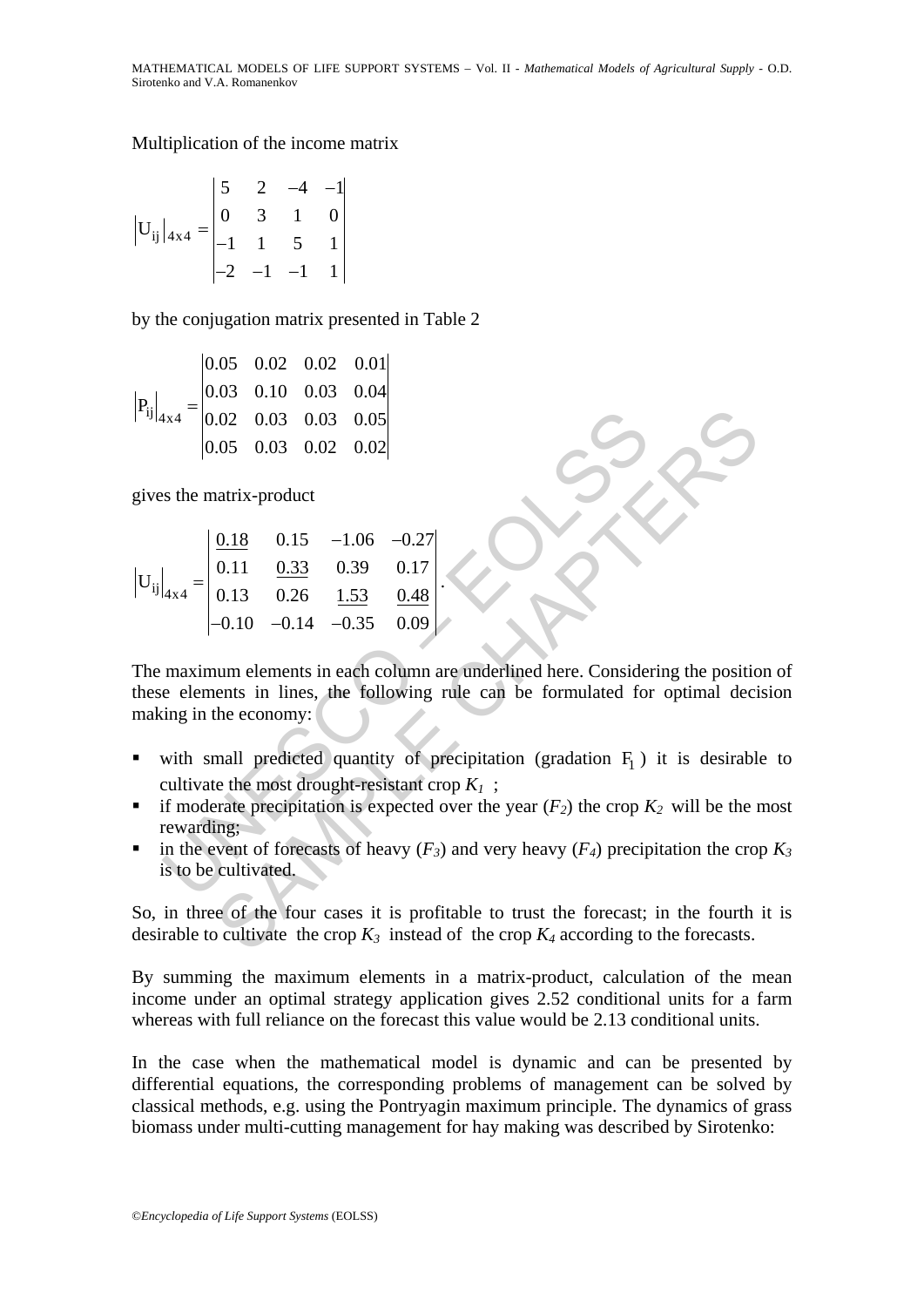MATHEMATICAL MODELS OF LIFE SUPPORT SYSTEMS – Vol. II - *Mathematical Models of Agricultural Supply* - O.D. Sirotenko and V.A. Romanenkov

$$
\frac{dm}{dt} = D\frac{m - m^2}{m + F}, \quad m(0) = m_0,
$$
  

$$
D = \frac{Ro}{1 + Rr}, F = \frac{Ro}{k \cdot \alpha \cdot b - Ro}, m = \frac{M}{M_{\text{max}}},
$$

where *M* is the dry crop biomass and  $M_{max}$  is its maximum value, *D*,  $R_0$ ,  $R_r$ ,  $\alpha$ ,  $k$  and  $b$ are constants,  $m = m_0$  when  $t=0$ .

The following task of optimal management is set:

$$
\int_{0}^{T} m(t)u(t)dt \to \max,
$$

$$
\frac{dm}{dt} = f(m) - U \cdot m, m_0 = m(T) = m(0), 0 \le u < U.
$$

Here:

$$
\int_{0}^{m(t)u(t)dt \to \max,}
$$
\n
$$
\frac{dm}{dt} = f(m) - U \cdot m, m_0 = m(T) = m(0), 0 \le u < U.
$$
\nHere:\n
$$
f(m) = D \frac{m - m^2}{m + F}, \quad f(0) = f(1) = 0, \quad \frac{df}{dm} = 0 \quad \text{at } m = \mu = \sqrt{F(1 + F)} - F.
$$
\nManagement  $u(t)$  is the specific rate of " having" of phytomas, a maximum rate.\nShlyachkova showed that decision of the task is possible based maximum principle:\n
$$
U(t) = \begin{cases} 0, & t \in (0, \tau_{\text{max}}, t) \\ f(\mu)/\mu, & t \in (t_{\tau}, T), \\ U_{m}, & t \in (t_{\tau}, T), \end{cases}
$$

Management  $u(t)$  is the specific rate of " haying" of phytomass, and *U* denotes the maximum rate.

dt → max,<br>
m) – U · m, m<sub>0</sub> = m(T) = m(0),0 ≤u < U.<br>
m+F<sup>2</sup>, f(0) = f(1) = 0,  $\frac{df}{dm}$  = 0 at m =  $\mu$  =  $\sqrt{F(1+F)}$  – F.<br>
m+F<sup>2</sup>, f(0) = f(1) = 0,  $\frac{df}{dm}$  = 0 at m =  $\mu$  =  $\sqrt{F(1+F)}$  – F.<br>
mt  $u(t)$  is the specific ra Shlyachkova showed that decision of the task is possible based on the Pontryagin maximum principle:

$$
U(t) = \begin{cases} 0, & t \in (0, \tau_{\max}), \\ f(\mu)/\mu, & t \in (\tau_{\max}, t_{\tau}), \\ U_m, & t \in (t_{\tau}, T), \end{cases}
$$

where  $\tau_{\text{max}}$  is the time during which the rate of crop growth reaches maximum,  $t<sub>T</sub>$  denotes the beginning of the time period appropriate for the maximum number of cuttings , *T* is the end of the cutting period.

Another interesting example of management is proposed by Noy Meir I, who formulates the following equation for pasture biomass dynamics

$$
\frac{dV}{dt} = gV(1 - \frac{V}{V_m}) - C_m \frac{V - V_r}{(V - V_r) + (V_k - V_r)}H,
$$

where *V*,  $V_m$  are, respectively, the current green biomass and its maximum value, kg m<sup>-</sup>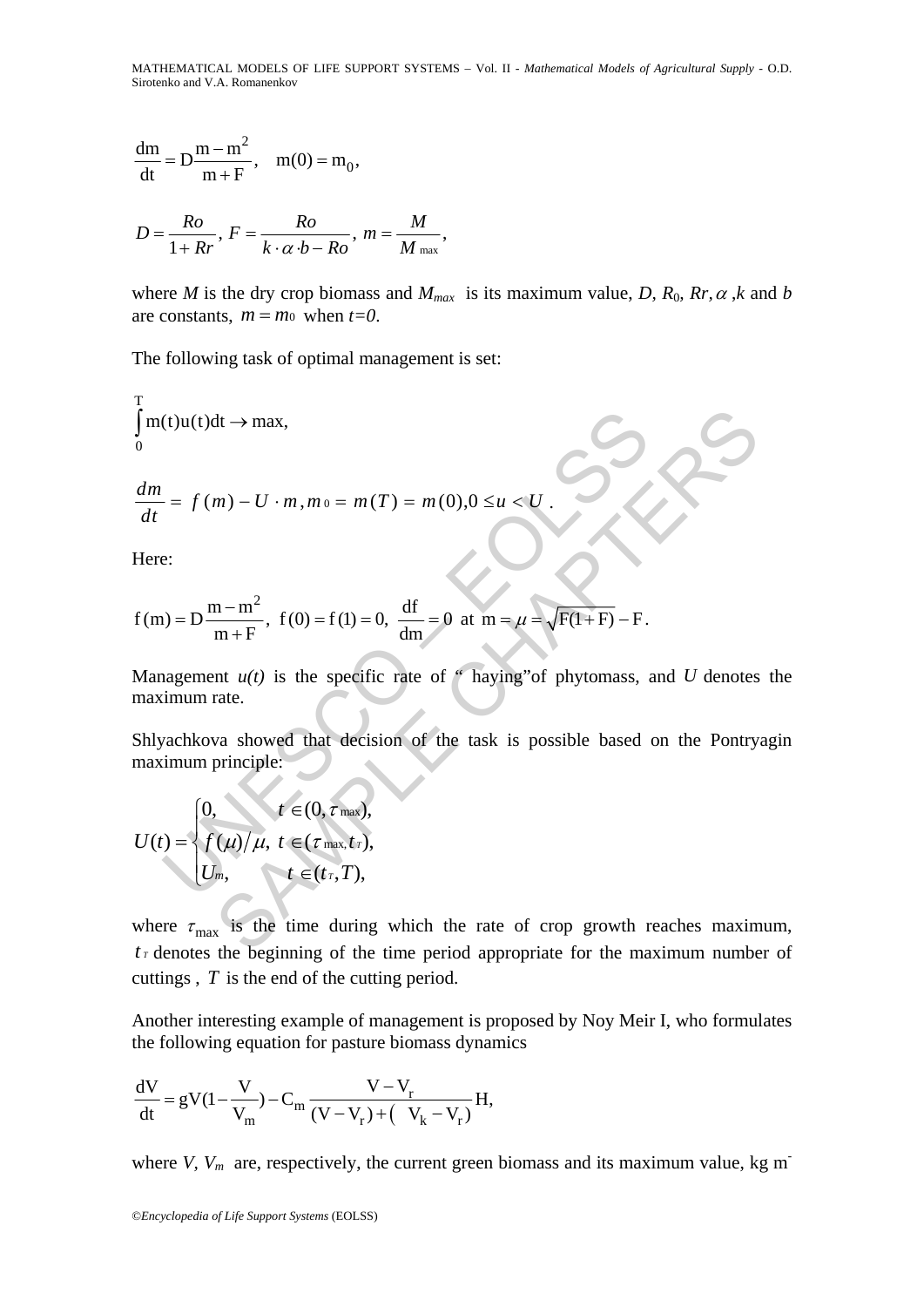<sup>2</sup>; *g* is the maximum specific growth *V*, day<sup>-1</sup>;  $C_m$  is the maximum rate of biomass consumption, kg (animal per day)<sup>-1</sup>;  $V_r$  is the biomass of unpalatable crop residuals, kg  $m^{-2}$ ;  $V_k$  is the Michaelis-Menthen constant specifying biomass equal to  $\frac{1}{2}$  of that required for an animal intake to be sated; *H* is the grazing capacity, animals  $m<sup>2</sup>$ .

The stability of the system under permanent pasture regime is verified from the balance condition  $\frac{dV}{dt}$ dt *=0* with determination *H* and *V* values at which this balance is possible.

It turned out that

$$
H^* = \frac{gV^*(V_m - V^*) \ (V^* + V_k - 2V_r)}{C_mV_m(V^* - V_r)}
$$

and the system has the only point of balance

$$
H^*\!<\!\frac{gV_K}{C_m},
$$

which is evaluated as "safe capacity". The latter term denotes permissible carrying capacity of the pasture which can guarantee absence of manifestation of system degradation phenomena.

the system has the only point of balance<br>  $\langle \frac{gV_K}{C_m} \rangle$ <br>
ch is evaluated as "safe capacity". The latter term denotes perfective of the pasture which can guarantee absence of manife<br>
radation phenomena.<br>
methods of deci tem has the only point of balance<br>
tem has the only point of balance<br>
Secure the pasture which can guarantee absence of manifestation of system<br>
of the pasture which can guarantee absence of manifestation of system<br>
and t The methods of decision making in agriculture with available simulation models should be considered in particular. These models can be used together with numerous mathematical methods of economic analysis, e.g. linear and dynamic programming, models of irrigation regime optimization, and models of risk and uncertainty analysis. Consider here the application of EV and MGSD analyses. So, in two plans A and B, for which mathematical expectations are  $E(A)$ ,  $E(B)$  and square deviations are  $V(A)$ ,

$$
V(B)
$$
, respectively; A exceeds if

$$
E(A) = E(B)
$$
 and  $V(A) < V(B)$ 

or if

$$
V(A) = V(B)
$$
 and  $E(A) > E(B)$ .

The plan A is said to be more *EV*- effective than B. The attractiveness of a plan increases with E and reduces with V. To compare different plans they can be presented in the EV diagram where E is the ordinate and V is the abscissa. The EV-analysis of risk assumes that the objective function (income, yield, etc.) follows the normal or at least symmetric law of probability distribution.

Of two plans A and B the plan A is more preferable, i.e. the plan A is more effective according to the MGSD analysis, if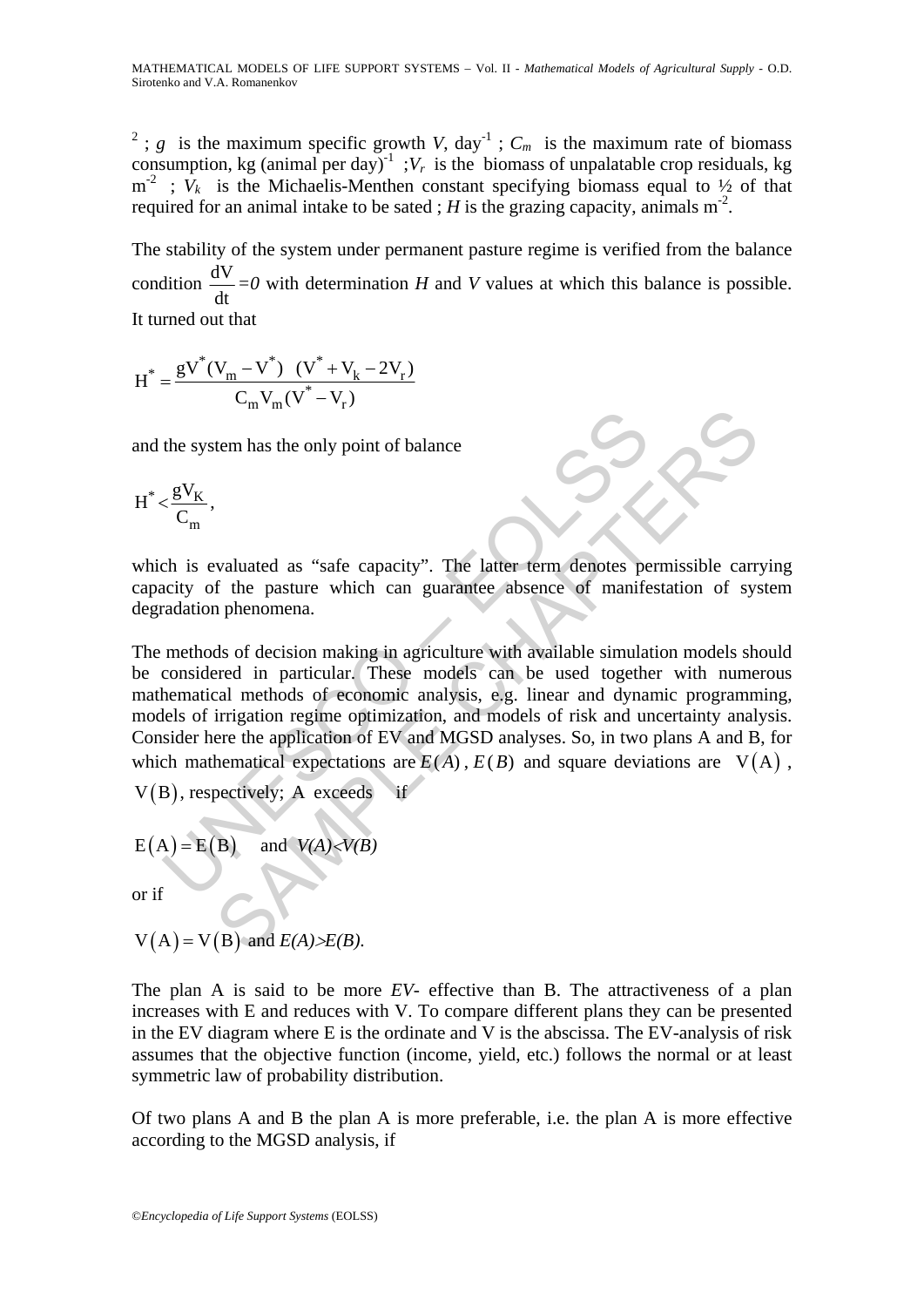## $E(A) \ge E(B)$  and  $E(A) - \Gamma(A) \ge E(B) - \Gamma(B)$ ,

where  $\Gamma(A), \Gamma(B)$  are the Gini coefficients of distributions A and B.

The Gini coefficient of a property equals to one-half of the mean Gini difference which denotes the mean absolute difference for a couple of values of the variable (the number of differences for the matrix row with *n* elements is equal to  $\frac{1}{2}n(n-1)$ . This approach based on Gini coefficients has certain advantages as compared to the EVanalysis.

mizing the dates of sowing and fertilization for maize in<br>eorological information for 10 years was used in 6 versions of<br>(for two sowing dates - 8 March and 8 April and three rates of for<br>twisn in all. Numerical experimen the dates of sowing and fertilization for maize in Gainesville, Uniformation for 10 years was used in 6 versions of model simulation or 10 years was used in 6 versions of model simulation can can be all. Numerical experime The dynamical CERES-Maize model was used by Rithveet for solving the problem of optimizing the dates of sowing and fertilization for maize in Gainesville, USA. Meteorological information for 10 years was used in 6 versions of model simulation runs (for two sowing dates – 8 March and 8 April and three rates of fertilizers), 6 x 10 = 60 runs in all. Numerical experiments have shown that the maximum yield and the maximum income are expected at the early date of sowing and fertilization of 60 kg ha<sup>-1</sup>. This strategy, however, is more risky as compared to that of late sowing with similar fertilization of 60 kg ha<sup>-1</sup> (if for the first version  $E(x) - \Gamma(x) = 195$ , for the second one this index is 372). Almost zero probability of losses (negative profit) also shows the advantages of the second version whereas for the first version this possibility is estimated as 8% (table 3).



#### **Bibliography**

- - -

Barnard C.S. and Nix J.S. (1973) Farm planning and Control – Cambridge: Cambridge University Press. [Discussed are the models applied to planning at a farm level. Considered is the allocation of different resources such as agricultural lands, labor, facilities, capital as well as organization of individual forms of production].

Beneke R. Winterboer R. (1973) Linear programming. Application to agriculture – Ames: Iowa State University Press. [Practical examples of linear programming approach application for different farm optimization activities and detailed description of the theory of the method]

Dalton G.E. (ed) (1975) Study of Agricultural Systems. – London: Applied Science Publishers [Comprehensive review of mathematical models of agricultural production system].

France J., Thornley J.Y.M. (1984) Mathematical Models in Agriculture. A Quantitative Approach to Problems in Agriculture and Related Sciences, 335 pp., Butterworths Co (Publishers) LTD. [Different problems of development and application of mathematical models in agriculture from deterministic dynamic models of crop productivity, pest development and diseases to simulation of meat and egg production, farm planning and control].